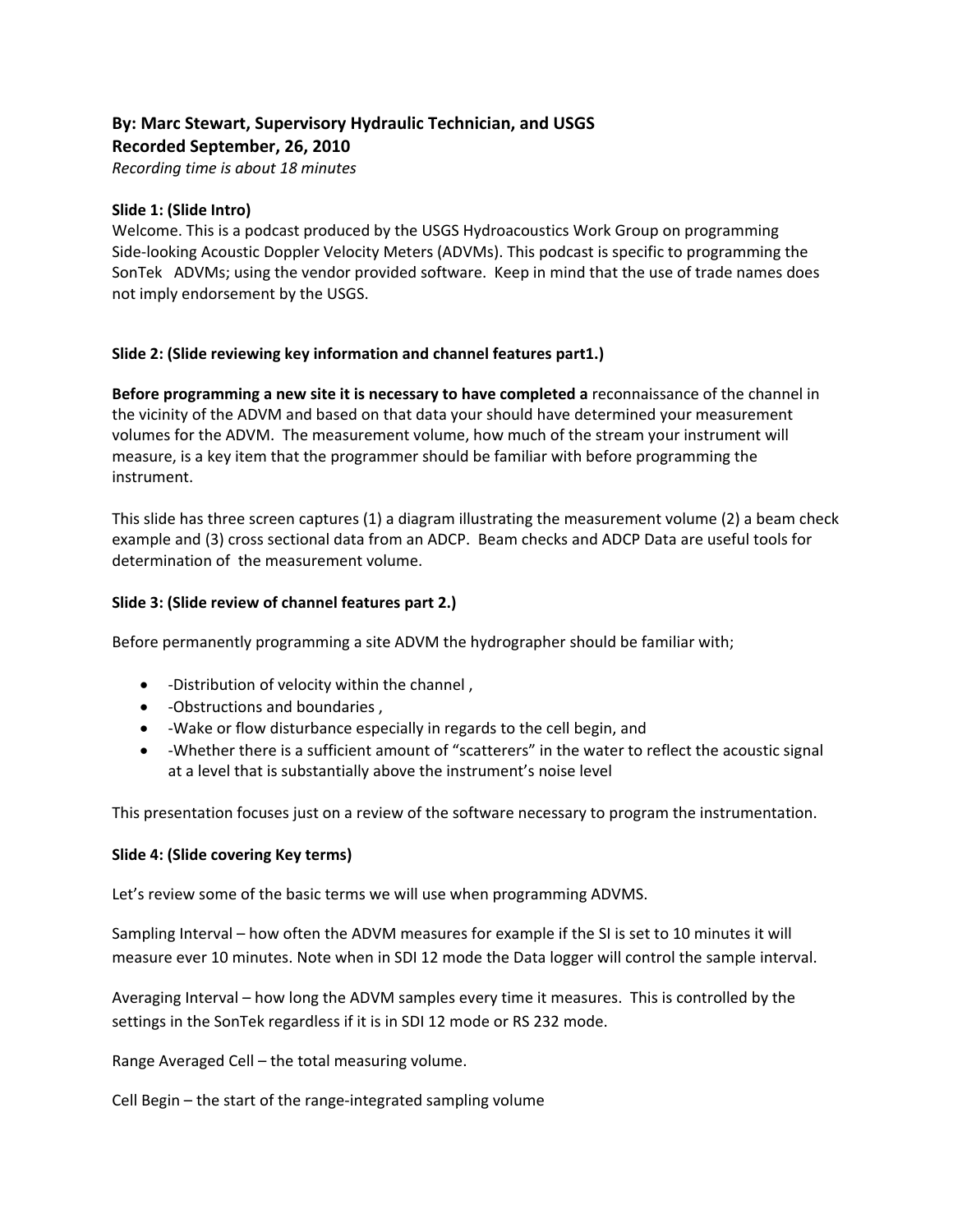Cell End – the end of the range‐integrated sampling volume

Blanking distance – the start of the first multi‐cell

Cell Size – the size of each individual multi-cell (bigger cells are usually better, the bigger the cell the lower the standard deviation of the velocity measurement)

Number of cells – determines where the multi-cell data ends

Mutli‐Cell/Profile Data

### **Slide 5: (Review of Sampling Interval)**

Let's take a moment a review sampling interval in more detail

The sampling frequency or interval should be short enough in order to measure the changes in the signal you want to measure. In other words you want to make sure the sampling interval is set so that the data can be used to accurately reconstruct the true shape of the flow signal you are measuring.

For rapidly changing sites the maximum sampling interval is usually 15‐minutes

It is possible that in some flashy small streams a smaller interval the 15 minutes may be necessary to catch all events in rapidly changing conditions.

Keep in mind what you are trying to measure.

### **Slide 6: (Review of Averaging Intervals)**

Factors to consider when determine averaging interval

- 1. Flow regime steady or unsteady flow, unsteady flow requires sampling a greater percentage of the time, i.e. longer averaging intervals
- 2. Turbulence turbulent sites may require longer averaging intervals to minimize turbulent velocity fluctuations
- 3. Appearance of the data a longer averaging interval can result in smoother appearing data
- 4. Longer averaging intervals will consume more power, which may be an issue
- 5. SDI-12 considerations you will need some buffer time for SDI-12 to transmit the data after averaging

In the plot on this slide the smoothness of the data was improved by increasing the Averaging interval from 1 minute to 10 minutes.

### **Slide 7: (Slide showing hydroacoustics web site link** ‐**> Web Page** ‐**> then how to retrieve needed programs)**

SonUtils is an executable program that runs on personal computers running the Microsoft Windows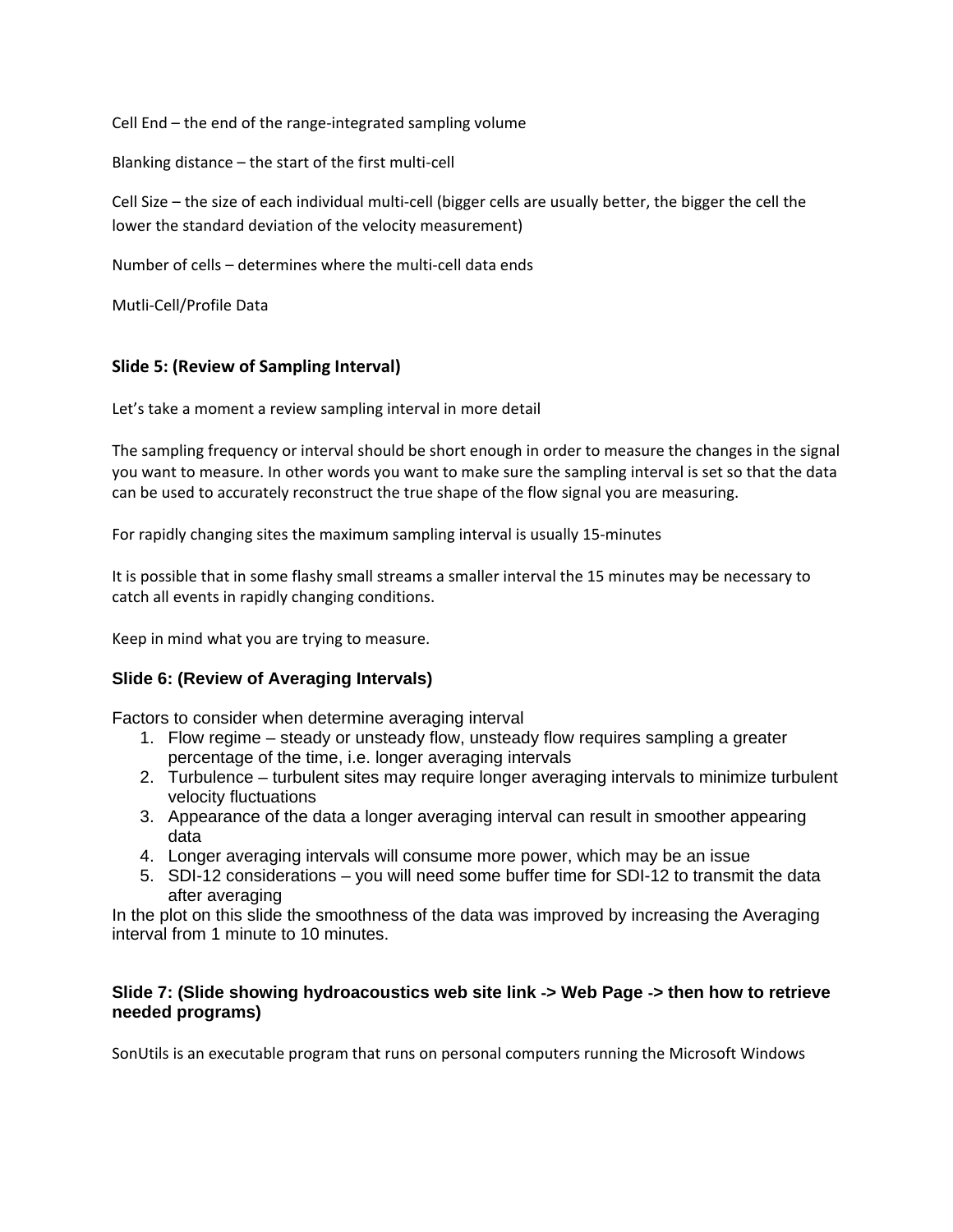0perating system. SonUtils is an utility programs for "talking" directly to the instrument, downloading data from an internal recorder, collecting Beam check data and calibrating the internal compass/tilt sensor, for use with any SonTek Argonaut meter,

Software and firmware can be downloaded by going directly to the manufacture's web page. http://sontek.com

To obtain the most current USGS approved version, you can visit the USGS Hydroacoustics Web Page at http://hydroacoustics.usgs.gov/. Let's go through the steps fro down loading via this link which is the preferred link for USGS staff.

Once the page loads, you navigate to the SonUtils download link by selecting the Software link under the Index Velocity section on the left side of the page. Near the top of this page there are links to selected vendors. Select the link for SonTek Software and you will be directed to the portion of the page where the AreaComp download link is listed. Click on this link and you will be prompted to Open or Save the file. Select the Save option, then browse to an appropriate location on your local computer. You should have both the SonUtils program and ViewArgonaut program installed on the computer.

View Argonaut software can also be used for deployment, and for system diagnostic but is also has the added feature of having a processing functionally for your data sets.

To install the programs you will need to have administration rights on your computer.

As noted on the web page "Links to the manufacturer's software and firmware are provided primarily as a service for USGS users. However, in some cases, access has also been provided for other agencies, with the manufacturer's permission. USGS users should also note that these links provide access to only manufacturer's software and firmware that the OSW recommends. In some cases, the version of the software provided here may not be the latest software available from the manufacturer. This is either because the latest software has not been tested by the OSW or because it has a known problem."

#### **Slide 9: (Intro slide for SONTEK programs)**

IF your SonTek has been connect to a data logger most likely is in SDI\_12 mode. The user needs to switch to RS‐232 mode. The first step is to connect the white jumper on your ADVM cable.

Once connected let's navigate to and open the SonUtils program.

Select your com port and the default baud rate of 9600 Select the "break" tab to initiate a system break.

#### *Break*

Clicking the **Break** tab will send a signal to the currently selected instrument.

This signal will awaken/initialize the instrument and simultaneously stops **any data collection**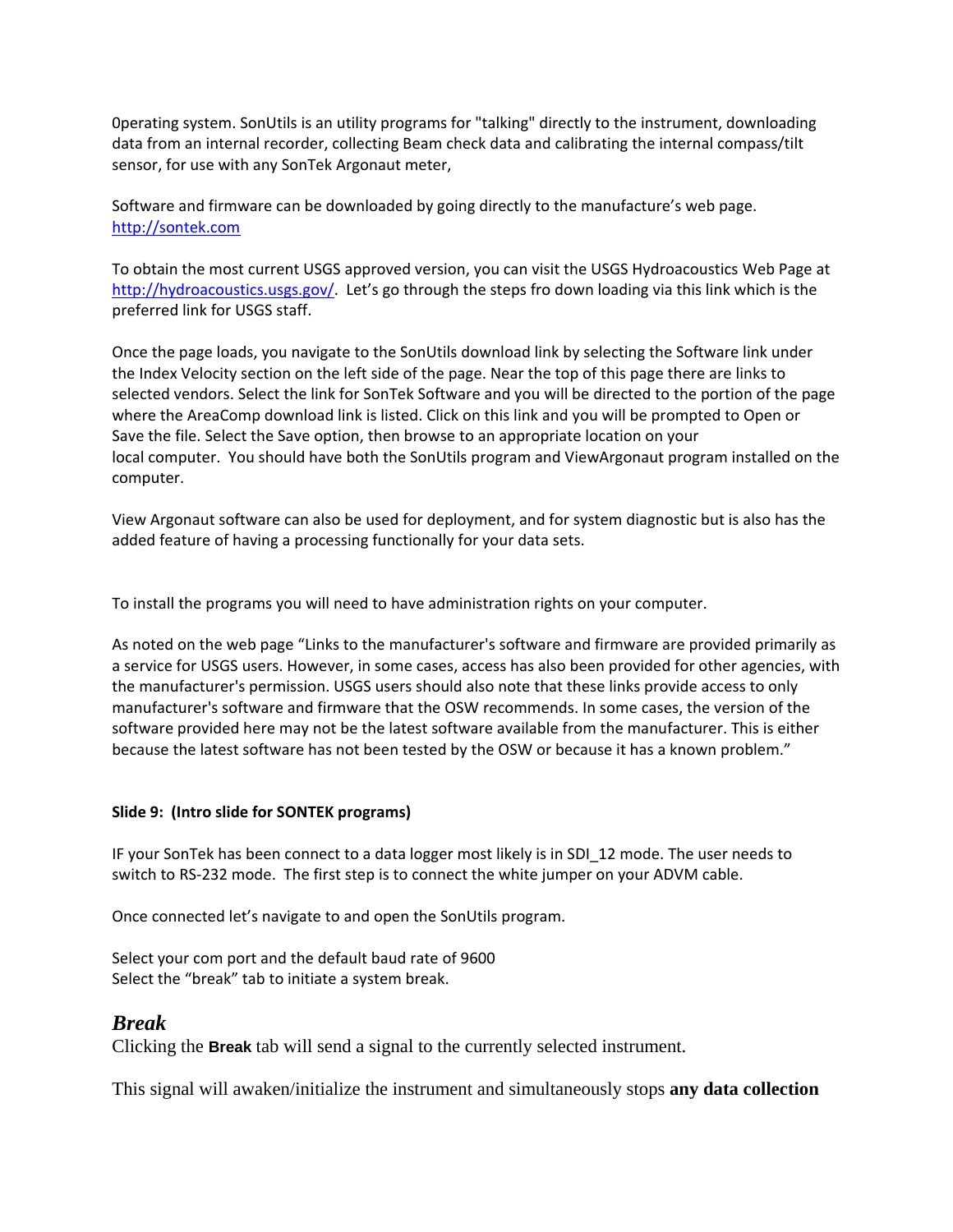### **that may have been in progress.**

After a successful **<BREAK>** signal has been sent, the instrument will respond with prompt letting your know it is in SDI-12 mode and it is necessary to type ?EXIT! to switch to RS232 mode for direct communication/.

You do not have to but you can press the Break tab again and it will "wake up " the instrument. You can also use Alt+B as a shortcut Key for this exercise.

# *Show Configuration*

Clicking the **Show Configuration** tab (or entering **show conf** on the command line) will display the hardware configuration parameters for the selected instrument. The example we are showing today is based on a SW system. Some parameters will changed based on the instrument type

# *Show Setup*

Clicking the **Show Setup** tab(or entering **show setup** on the command line) will display the current instrument setup parameters for the instrument. This tab and the next Show Deploy are used for programming the instrument.

Know that we have review some of the key features of the program let's program our instrument.

It can be handy to have either a tip sheet like the one I have on my computer or the Argonaut manual handy for a reference for the commands.

Once connected to an instrument in SonUtils it is a good idea to make a log file for future actions. Under the file tab you can turn the log feature on. Give the log file a name that can easily be reference later in my example I used an USGS station number for the site and the date. Under setup parameters let's change the SI for one sample every 15 minutes and the AI for the instrument to 3 minutes.

Let program our instrument by first starting with the setup commands. It may be a good idea to look at the tip sheet. Under setup commands the first three commands are for Temp, Salinity and Temp mode. Normally you will set the temp mode to measure so the instrument measures the temperature salinity is set to 0.0 ppt usually. In a high salinity environment you can set it to a normal expected salinity but once set you should not change it.

Cell Begin let's set to .1 meter and Cell end to 5.1 meters based on our pre-determine sample volume for the site.

For XR and SW units you usually want to set the dynamic boundary to ON. DBA on Reverse X Velocity if you need to change the definition of  $+ x$  velocity relative to the sensor (SL and SW units)

Power Ping should usually be set to ON to help improve the velocity performance.